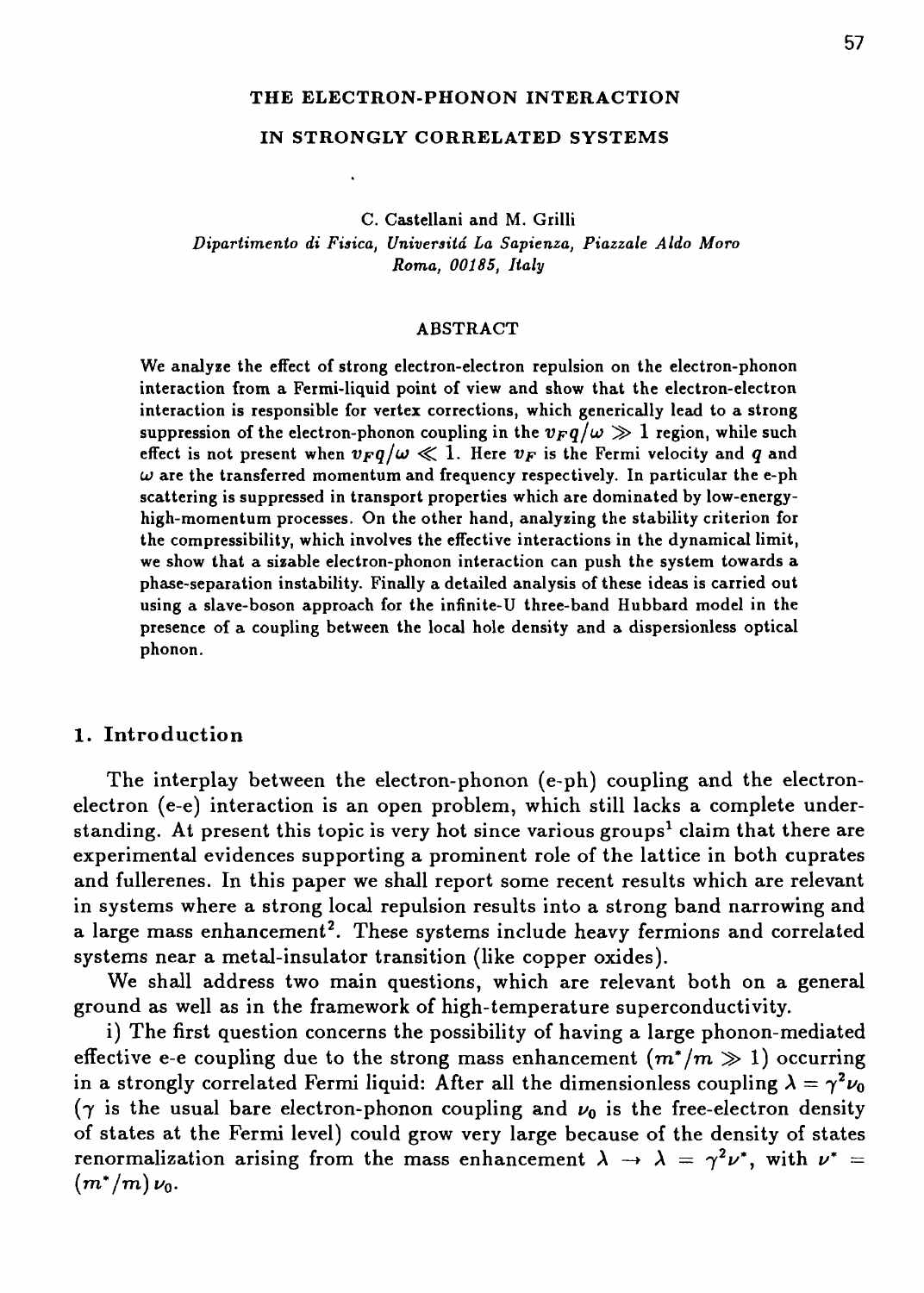ii) The second question regards the possible occurrence of instabilities in the electronic gas. Previous studies of single- and multi-band Hubbard models in the strong-coupling  $(U \gg t)$  limit have revealed a strong tendency of these systems to undergo Phase Separation (PS) and Charge-Density-Wave (CDW) instabilities as soon as short-range interactions are introduced. This occurs irrespectively to the magnetic (e.g. nearest-neighbor Heisenberg coupling)<sup>3,4</sup> or the Coulombic (e.g. nearest-neighbor repulsion)<sup>5,6</sup> nature of the short-range interaction. In the framework of interest here one can ask whether also an e-ph coupling can destabilize the electron gas.

We outline here the answers to the above questions, which will be analyzed in more detail in the rest of the paper.

As far as the first problem is concerned, a general analysis performed within a standard Fermi-liquid scheme with phonons coupled to the electron density reveals a dependence of the effective phonon-mediated e-e interaction on the ratio between the transferred momentum  $q$  and the frequency  $\omega$ , because of the vertex corrections generated by the e-e interaction. This dependence can be particularly strong in the presence of a large quasiparticle mass enhancement. As a result, when  $v_Fq/\omega \gg 1$ , we find that the vertex corrections suppress the effective interaction so that the resulting static coupling  $\lambda$  is small. On the contrary, in the opposite limit  $v_F q/\omega \ll 1$ the vertex corrections are ineffective and a large effective e-ph interaction results.

On the other hand an affirmative answer can be given to the second question concerning the occurrence of instabilities in the electron gas. This reflects the fact that the stability criterion for the symmetric Landau parameter,  $F_0^* > -1$ , required for a positive compressibility,\* involves the total (e-e and e-ph mediated) interaction in the dynamical limit  $v_Fq/\omega \rightarrow 0$ .

## **2. Phonon-mediated effective interaction: a Fermi-liquid** discussion

Without a significant loss of generality we address the above questions discussing the case of an optical phonon coupled to the local density of electrons by a constant coupling  $\gamma$ . In the presence of a (possibly large) e-e interaction one has to worry about the e-ph vertex corrections involving the e-e interaction, for which no Migdal theorem can be applied. For the problem we are considering this e-ph vertex is a density vertex. The problem is then conveniently cast in the language of the standard Fermi-liquid theory<sup>7</sup> to exploit the two relations connecting the density vertex  $\Lambda(q,\omega)$  and the wavefunction renormalization  $z_w$  in the dynamic and static limits

$$
z_{\omega}\Lambda(q=0,\omega\to 0)=1;\qquad z_{\omega}\Lambda(q\to 0,\omega=0)=\frac{1}{1+F_0^*}\ .\qquad \qquad (1)
$$

 $F_0^* = 2\nu^*\Gamma_\omega$  is the standard Landau parameter and  $\Gamma_\omega$  is the dynamic (q = 0,  $\omega \rightarrow 0$ ) effective e-e scattering amplitude between the quasiparticles. Since we

<sup>\*</sup>We recall that the PS is signalled by the occurrence of a diverging compressibility enclosing a region of densities with negative compressibility to be eliminated by a Maxwell construction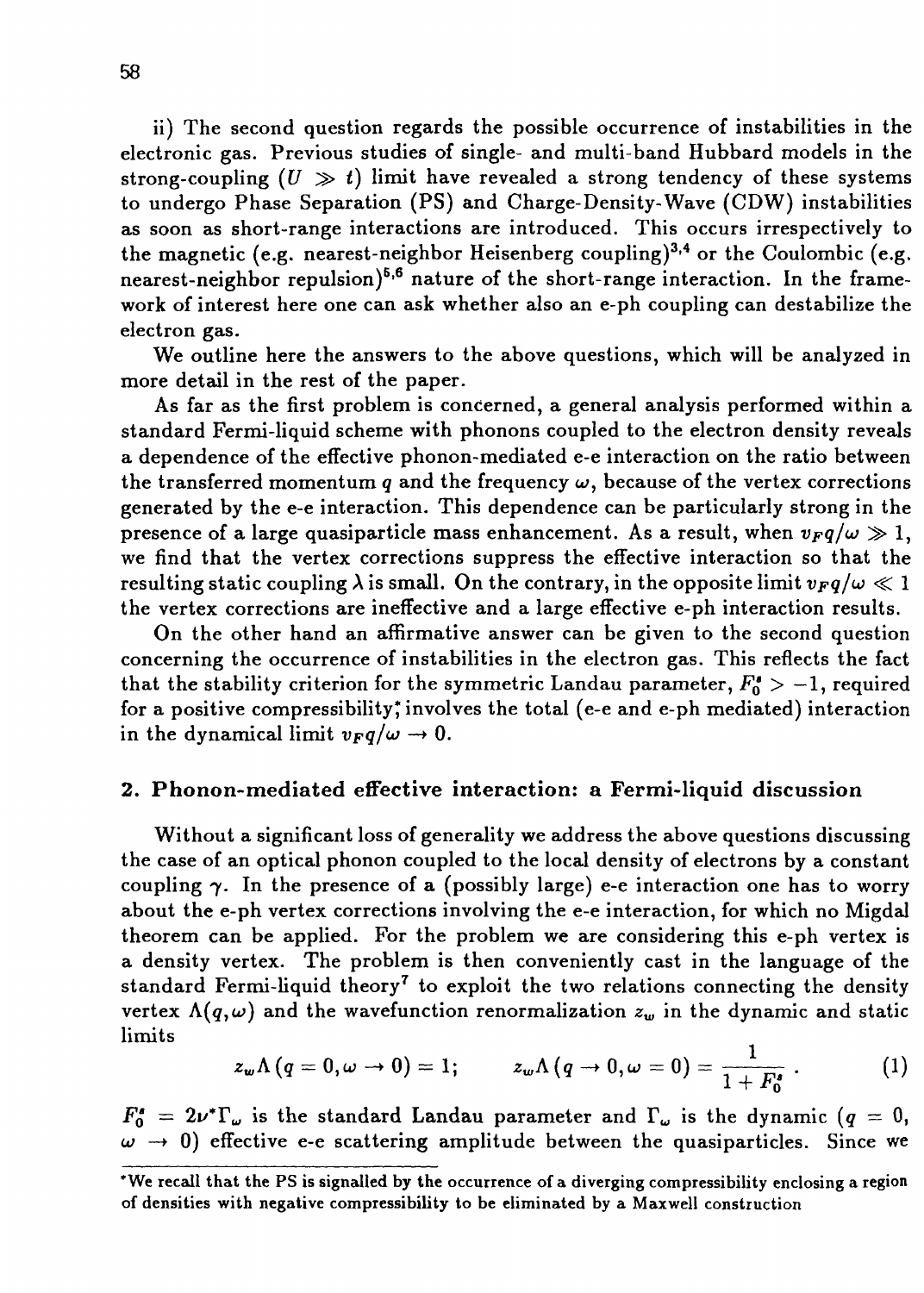are interested in the dressing of the e-ph vertex by the e-e interaction, both the wavefunction renormalization  $z_w$  and the vertex  $\Lambda$  in Eq.(1) do not include phonon processes and the dynamic Landau scattering amplitude is due to the e-e interaction only. To explicitly keep memory of this limitation we append a suffix "e" to  $\Gamma_\omega$  and to any quantity not involving phononic processes. Thus  $F_0^{s(e)} = 2\nu^* \Gamma_{\omega}^e$ .

The relations (1) are exact Ward identities, which must be satisfied irrespective of the details of the e-e interaction and show a drastic difference between the dynamic  $(q = 0, \omega \rightarrow 0)$  and static  $(q \rightarrow 0, \omega = 0)$  limits of the e-ph vertex. Whenever the exchange of a phonon takes place, the vertex corrections must be included leading to a different behaviour of the effective interaction in the two limits. The effective dimensionless e-e interaction mediated by a single-phonon exchange reads

$$
\nu^* \Gamma^{ph}_{\text{eff}}(q,\omega) = \nu^* \gamma^2 z_w^{\text{c 2}} \Lambda^{\text{c 2}}(q,\omega) \frac{\omega^2(q)}{\omega^2 - \omega^2(q)}
$$
(2)

where  $\omega(q)$  is the phonon dispersion. Here the presence of  $z^{\epsilon}_{w}$  indicates that we are considering the effective interaction between quasiparticles and  $\Lambda^e$  expresses the difference of the phonon coupling to the quasiparticles with respect to particles<sup>7</sup>.

The effect in  $\Gamma^{ph}_{\text{eff}}(q,\omega)$  of the strong  $\omega - q$  dependence of the density vertex  $\Lambda^e$ is made apparent in the small q and  $\omega$  limits, where the relations (1) can be used. Then one obtains

$$
\nu^* \Gamma_{\text{eff}}^{ph} (q \to 0, \omega \to 0) = -\gamma^2 \nu^*, \qquad \frac{v_F q}{\omega} \to 0
$$
  

$$
\nu^* \Gamma_{\text{eff}}^{ph} (q \to 0, \omega \to 0) = -\gamma^2 \frac{\nu^*}{\left(1 + F_0^{s(e)}\right)^2} = -\gamma^2 \frac{\kappa^{e^2}}{\nu^*}; \ \frac{\omega}{v_F q} \to 0 \tag{3}
$$

where  $\kappa^{\bm{\epsilon}} = \nu^*/\left(1+F_0^{{\bm{\epsilon}}(\bm{\epsilon})}\right)$  is the compressibility of the Fermi liquid in the absence of coupling with the lattice.

The difference between the dynamic and static case can be dramatic in the case of a Fermi liquid with a large mass enhancement  $m^*/m \gg 1$ , but with a negligible compressibility renormalization ( $\kappa^{\bf e}\simeq \nu_0$ ). In the case under consideration,  $F_0^{\bf s({\bf e})}$  is proportional to the quasiparticle density of states,  $\nu^* = (m^*/m)\,\nu_0 \gg \nu_0,$  and one has  $F_{\mathbf{0}}^{\mathbf{s}(\bm{\epsilon})} \gg 1.$  Eq.(3) then leads to

$$
\nu^* \Gamma_{\text{eff}}^{ph} (q = 0, \omega \to 0) = -\gamma^2 \left(\frac{m^*}{m}\right) \nu_0
$$
  

$$
\nu^* \Gamma_{\text{eff}}^{ph} (q \to 0, \omega = 0) \simeq -\gamma^2 \left(\frac{m}{m^*}\right) \nu_0
$$
 (4)

so that the effective one-phonon-mediated e-e interaction is large  $(\sim m^*/m)$  in the dynamic limit and small  $({\sim m/m^*})$  in the static one.

The strong  $\omega - q$  dependence in Eqs.(4) concerns the small-q and small- $\omega$  limits. This result relies on quite general (exact) arguments, whereas the case of finite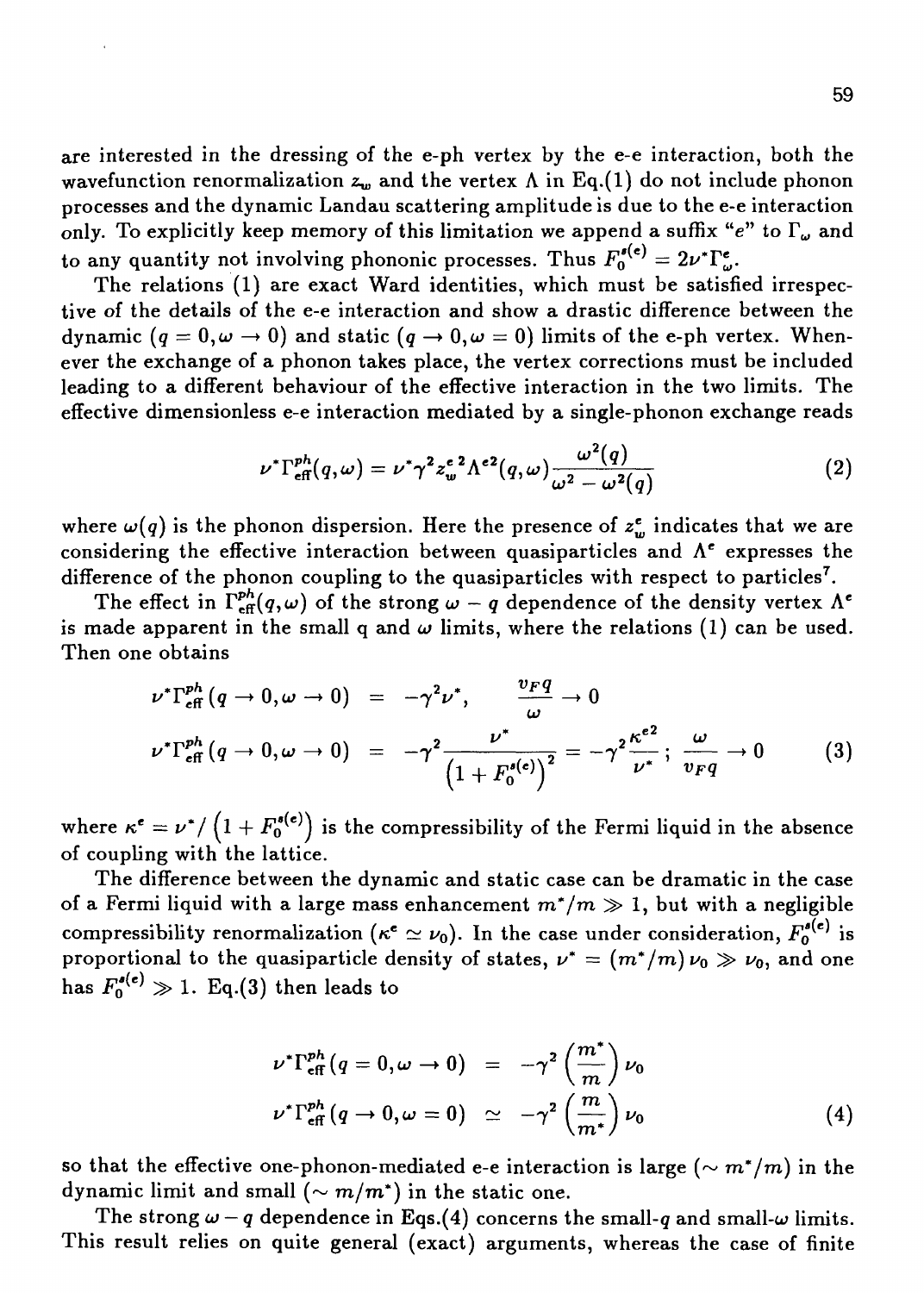$q$ 's and  $\omega$ 's needs (approximated) analyses of specific models and it will indeed be discussed in the context of the three-band Hubbard model in the next sections. However, the expectation, confirmed by the analysis in Section 3, is roughly that the product  $z_w \Lambda$  will be roughly of order one (as in the dynamical limit) all over the region outside the particle-hole continuum, while it strongly deviates from unity (as in the static limit) in the region of the particle-hole continuum, where screening processes take place. Actually, these screening processes can lead, in the large-g limit, to an even larger depression of  $z_w \Lambda$  than predicted by Eq.(1).

This strong momentum vs. frequency dependence of the e-ph vertex renders the analysis of the effects of the e-ph coupling particularly delicate, since different physical quantities may involve different  $v_Fq/\omega$  regimes. In particular the e-ph coupling (and the e-e interaction mediated by phonons) will be depressed by the e-e interaction in all processes involving small energy and large momenta (as in the low-energy lifetime and particularly in transport), specifically in the low-doping regime, where the effects of the strong e-e interaction play a major role  $!$  This could provide a rational to the irrelevance (often suggested in the literature) of the phonon contributions to the d.c. resistivity in cuprates.

A different behaviour could be obtained in other quantities where large frequencies are more relevant. This is also in agreement with recent calculations $^{\overline{9}}$  performed in a single-band Hubbard model with an on-site "ionic" e-ph coupling, which show, indeed, that the Eliashberg function  $\alpha^2F(\omega)$  determining superconductivity, is much less reduced than the analogous quantity determining the transport properties.

The above conclusion on the irrelevance of the e-ph coupling in the static limit is based on a lower order analysis in  $\gamma^2$ . It evidently contrasts with the fact that the stability criterion for positive compressibility, i.e.  $F_0^* > -1$ , involves the full e-e interaction (including that mediated by phonons) in the dynamical limit, where the e-ph coupling is not depressed by the "pure" e-e vertex corrections. At lowest order in  $\gamma^2$ ,  $\bar{F}_0^s$  reads

$$
F_0^{\prime} = 2\nu^* \left( \Gamma_{\omega}^e - \gamma^2 \right) \tag{5}
$$

indicating that a sizable  $\gamma^2$  can indeed lead to  $F_0$ <sup> $\epsilon$ </sup>  $<$  -1. It is worth pointing out that  $m^*/m \gg 1$  requires a large *bare* repulsion in units of the bare Fermi energy, as in the single- or multi-band Hubbard model near the metal-insulator transition, but this does not imply a large  $\Gamma_{\omega}^{\epsilon}$ <sup>t</sup>The lowest-order analysis showing the depression of the e-ph coupling in the low-energy processes maintains its full validity with respect to the inclusion of higher-order terms in  $\gamma^2$  provided  $F_0'$  in Eq.(5) is positive and still of order  $m^*/m$ . On the contrary, near the instability condition  $F_0' = -1$ , the phonon contributions to the vertex cannot be neglected and the e-ph interaction is relevant even in the static limit, at least at small *q.* At large g's the analysis of

<sup>&#</sup>x27;Similar results ( i.e. that phonons contribute little to the quasiparticle scattering as far as transport properties are concerned) were found in a three-band Hubbard model with intersite "covalent" e-ph coupling<sup>8</sup> .

<sup>&</sup>lt;sup>t</sup>Notice also that in writing Eq. (5) we are considering an infinite order RPA-like analysis in  $\gamma^2$  for the compressibility.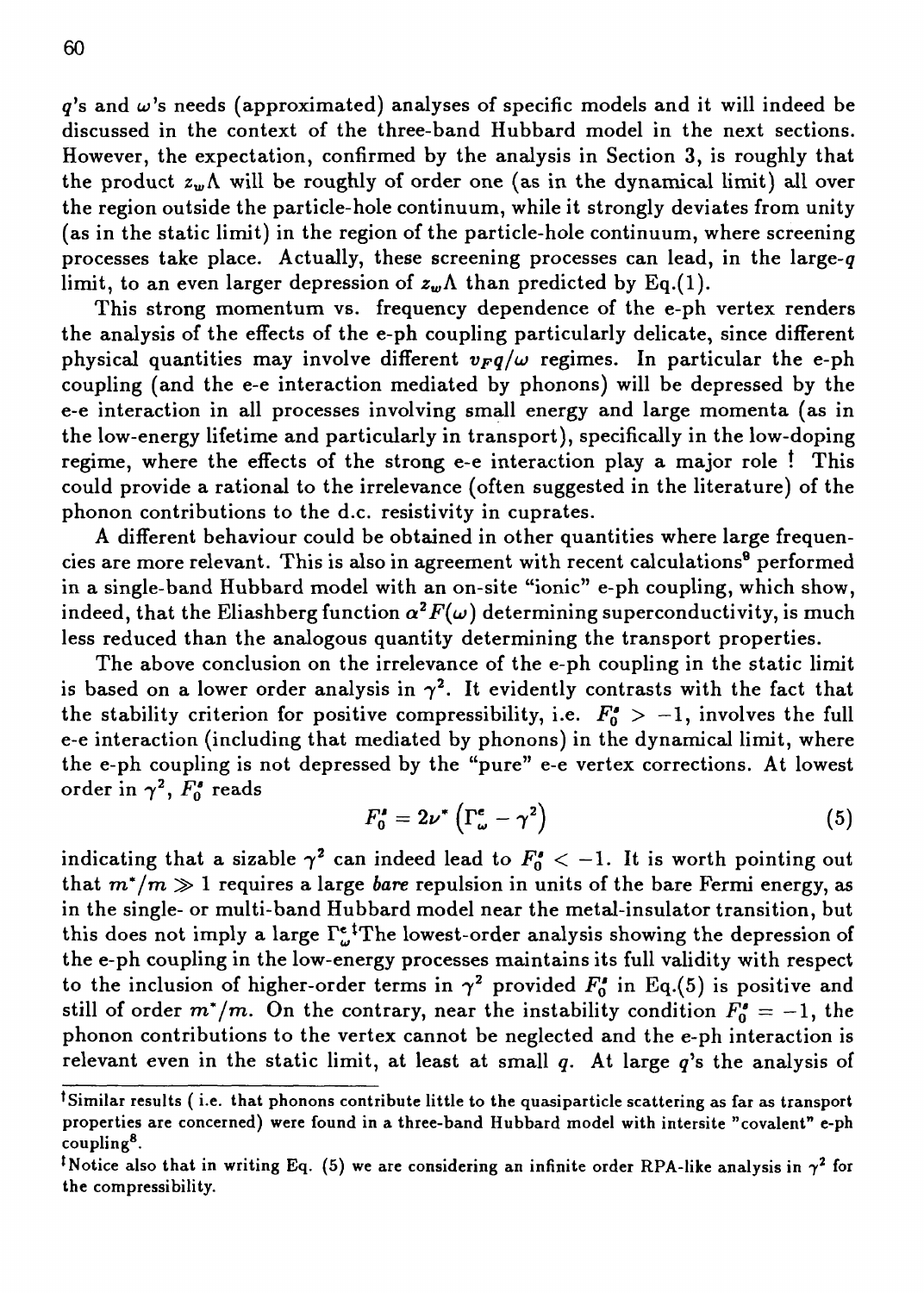Section 3 shows that the e-e interaction mediated by phonons is instead suppressed even near the instability region.

We like to stress that the instability at  $F_0^* = -1$  does not imply the softening of the phonon, which stays massive: It rather appears as an overdamping and eventually an instability of the zero sound driven by the e-ph mediated attraction.

The quantitative determination of the needed strength of the e-ph coupling in order to have an instability must rely on the analysis of a specific model. In fact, as it is apparent in its definition, the strength and the sign of  $F_0^{\bullet}$  in Eq.(5) depend on the balance between  $\Gamma_{\omega}^{\epsilon}(q,\omega)$  and  $\gamma^{2}$ . Moreover, as explicitly seen in the model treated in the following sections,  $\Gamma_{\omega}^{\epsilon}(q,\omega)$  in turn results from a cancellation between the strong bare repulsion and the strong screening processes, which depend on the model one is dealing with.

### **3. The Three-Band Hubbard Model**

The model we shall consider is represented by the following two-dimensional Hamiltonian

$$
H = \varepsilon_d^0 \sum_{i\sigma} d_{i\sigma}^\dagger d_{i\sigma} + \varepsilon_p^0 \sum_{i\sigma} (p_{i\sigma x}^\dagger p_{i\sigma x} + p_{i\sigma y}^\dagger p_{i\sigma y}) + \sum_{j>\sigma} (t_{ij} d_{i\sigma}^\dagger p_{j\sigma x} + x \rightarrow y + \text{h.c.})
$$
  
+ 
$$
\sum_{j>\sigma} (t_{ppij} p_{i\sigma x}^\dagger p_{j\sigma y} + \text{h.c.}) + U_d \sum_{i} n_{di\uparrow} n_{di\downarrow} + \omega_0 \sum_{i} A_i^\dagger A_i
$$
  
- 
$$
\sum_{i,\sigma} (A_i + A_i^\dagger) [G_d (n_{di} - \langle n_{di} \rangle) + G_p (n_{pi} - \langle n_{pi} \rangle)]. \tag{6}
$$

where  $\varepsilon_d^0$  and  $\varepsilon_p^0$  are the Cu and O energy levels respectively,  $t_{ij} = \pm t_{pd}$  is the Cu-O hybridization,  $t_{\text{ppij}} = \pm t_{\text{pp}}$  is the nearest neighbor O-O hybridization (for the choice of the orbital phases and the related choice of the sign of the hopping constants, see, e.g., Ref.10). *Ud* is the on site repulsion between holes on copper sites. Starting from a  ${\rm Cu}(3d^{10})\text{-}{\rm O}(2p^6)$  vacuum state, holes on copper  $d_{\bm{x^2-y^2}}$  orbitals or on oxygen  $p_x$  or  $p_y$  orbitals at site *i* are created by the  $d_i^{\dagger}$  and  $p_i^{\dagger}$  operators respectively.  $n_{d} = \sum_{\sigma} d^{\dagger}_{i\sigma} d_{i\sigma}$  is the total density per cell of holes on copper, while  $n_{pi} = \sum_{\sigma,\alpha=x,y} p_{i,\sigma,\alpha}^{\dagger} p_{i,\sigma,\alpha}$  is the total density per cell of holes on oxygen. The boson creation operator  $A_i^{\dagger}$  creates a dispersionless phonon with frequency  $\omega_0$  coupled to the local density of copper and oxygen holes by the coupling constants  $G_d$  and  $G_p$ respectively? A similar three-band Hubbard model was considered in Ref.8, where, however, an intersite "covalent" e-ph coupling was considered arising from the ionposition dependence of the hopping integrals.

Since our investigation concerns the interplay between strong interactions and the phonons we take the  $U_d \rightarrow \infty$  limit. In a standard way we handle the no-doubleoccupancy constraint on copper sites by means of the slave-boson technique $^{11,12,13}.$ 

<sup>&</sup>lt;sup>5</sup> Notice that, within this model, the e-ph couplings  $G_p$  and  $G_d$  do not coincide with the e-ph coupling  $\gamma$  introduced in Section 2. In the particular case when  $G_d = G_p = g$  the correspondence is given by the relation  $\gamma^2 = g^2/\omega_0$ .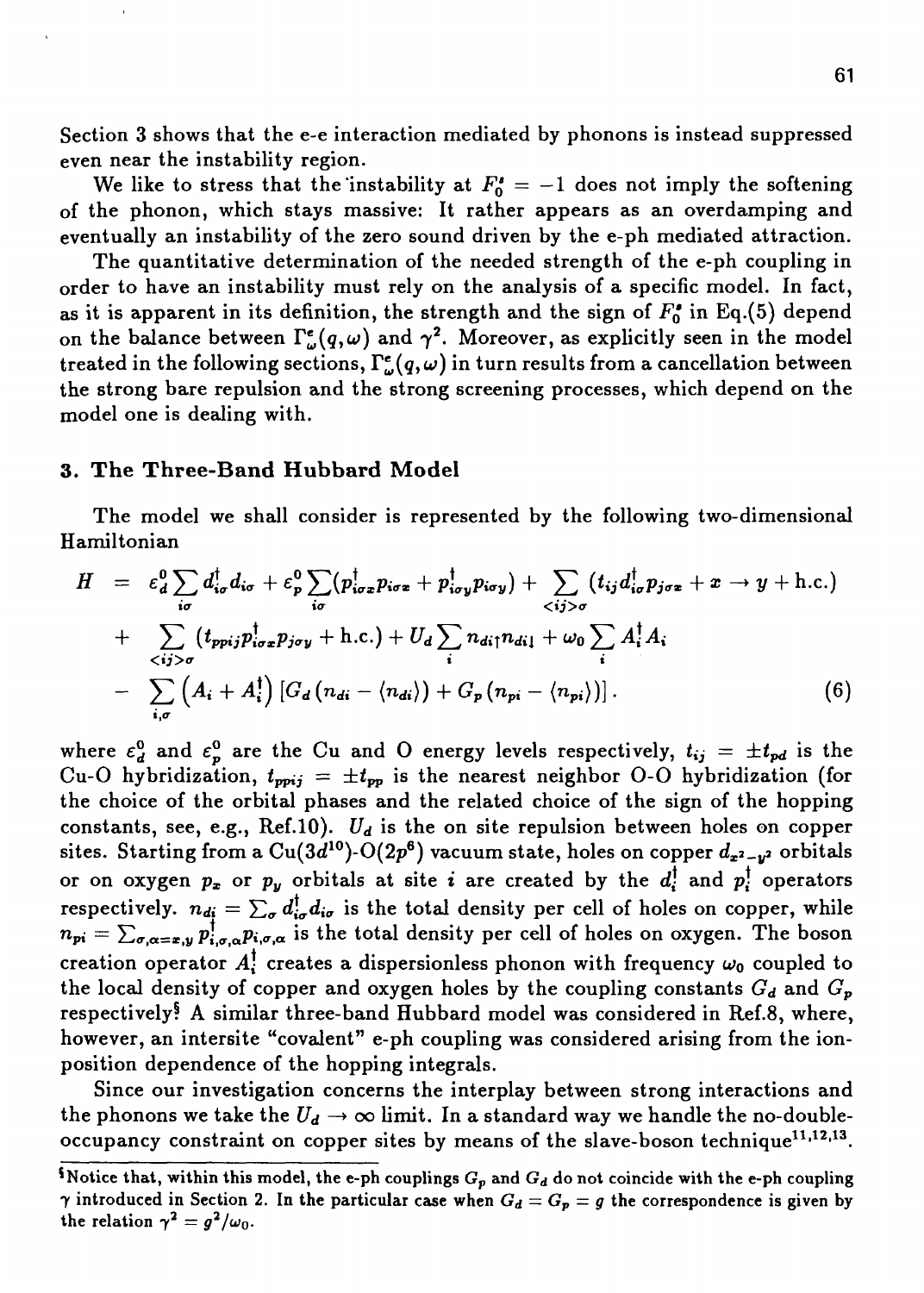Therefore, after performing the usual substitution  $d_{i\sigma}^{\dagger} \rightarrow d_{i\sigma}^{\dagger} b_i$ ,  $d_{i\sigma} \rightarrow b_i^{\dagger} d_{i\sigma}$  the constraint becomes  $\sum_{\sigma} d_{i\sigma}^{\dagger} d_{i\sigma} + b_{i}^{\dagger} b_{i} = 1$ . To equip the model with a formal small expansion parameter, we introduce a standard large-N expansion<sup>12</sup>, where the spin index  $\sigma$  runs from 1 to N: The constraint is relaxed to assume the form  $\sum_{\sigma} d_{i\sigma}^{\dagger} d_{i\sigma}$  +  $b_i^{\dagger}b_i = \frac{N}{2}$  and the suitable rescaling of the hopping  $t_{pd} \rightarrow t_{pd}/\sqrt{N}$  must, in this model, be joined by the similar rescaling of the hole-phonon coupling  $G \to G/\sqrt{N}$ in order to compensate for the presence of *N* fermionic degrees of freedom.

At the mean-field  $(N = \infty)$  level, the model is equivalent to the standard, purely electronic three-band Hubbard model without coupling to the phonons, which has been widely considered in the literature<sup>14,10</sup>. In fact, at mean field level no role is played by the phonons because our electron-lattice coupling depends on the difference between the local and the average density and this difference naturally vanishes in the mean-field approximation. The model displays a  $T=0$  Fermi-liquid behaviour for any finite doping  $\delta$ , where  $\delta$  is the deviation from half-filling, when one hole per cell is present in the system. In the Fermi-liquid case the mean-field value of the slave-boson field *bo* multiplicatively renormalizes the hopping thus enhancing the effective mass of the quasiparticles  $(b_0/\sqrt{N} \leq \sqrt{1/2})$ .

On the other hand, at half-filling the system becomes an insulator if the bare charge-transfer energy difference  $\epsilon_p^0 - \epsilon_d^0 - 4t_{pp}$  is larger than a critical value ranging from 3.35 $t_{pd}$  when  $t_{pp} = 0$  to a smaller value  $\approx 2.5t_{pd}$  when  $t_{pp} = 0.5t_{pd}^{14,10}$ . In the insulating phase  $b_0$  vanishes leading to an infinite quasiparticle mass  $(m^*/m = \infty)$ and to a vanishing quasiparticle spectral weight!

In order to get new physical effects from the presence of the coupling with the phonons, one needs to consider the fluctuations of the bosonic fields which describe the interactions among quasiparticles!

We first report in Fig.l the interaction (slave-boson) renormalized vertex between phonons and quasiparticles *without phonon processes* included in it as a function of the Matsubara frequency. Two of these quantities can be joined to a bare phonon propagator to give the one-phonon effective scattering amplitude. On the other hand, joining two of the above vertices with a fully renormalized phonon propagator leads to the full phonon-mediated scattering amplitude.

It is clear that the results reported in Fig.l quantitatively confirm the general qualitative analysis of Section 2. Fig.l displays the strong dependence of the e-ph vertex on the momentum vs frequency ratio. It is apparent that a rapid increase occurs in the phonon-quasiparticle vertex, when the frequency becomes larger than a screening energy  $\omega_{scr}(q)$  ( $\propto q$  at small q). This is most evident at low momenta,

<sup>&#</sup>x27;The infinite quasiparticle mass is an outcome of the large-*N* analysis. At higher order one expects the narrowing of the bandwidth to be limited by the copper superexchange  $J^{10,15}$ . In the cuprates this could limit the mass enhancement to  $m^*/m \simeq 1.5t/J \simeq 6 - 8^{15}$  in the small doping limit. A larger mass enhancement could be expected in systems with smaller  $J/t$ . A large ratio  $m^*/m$  is also obtained in heavy-fermion systems. In the following the limit  $m^*/m \to \infty$  should always be intended with the above provisions.

<sup>&</sup>lt;sup>||</sup>It should be noted that the boson propagators are of order  $1/N$ , thus the quasiparticle scattering amplitudes are of order 1/N.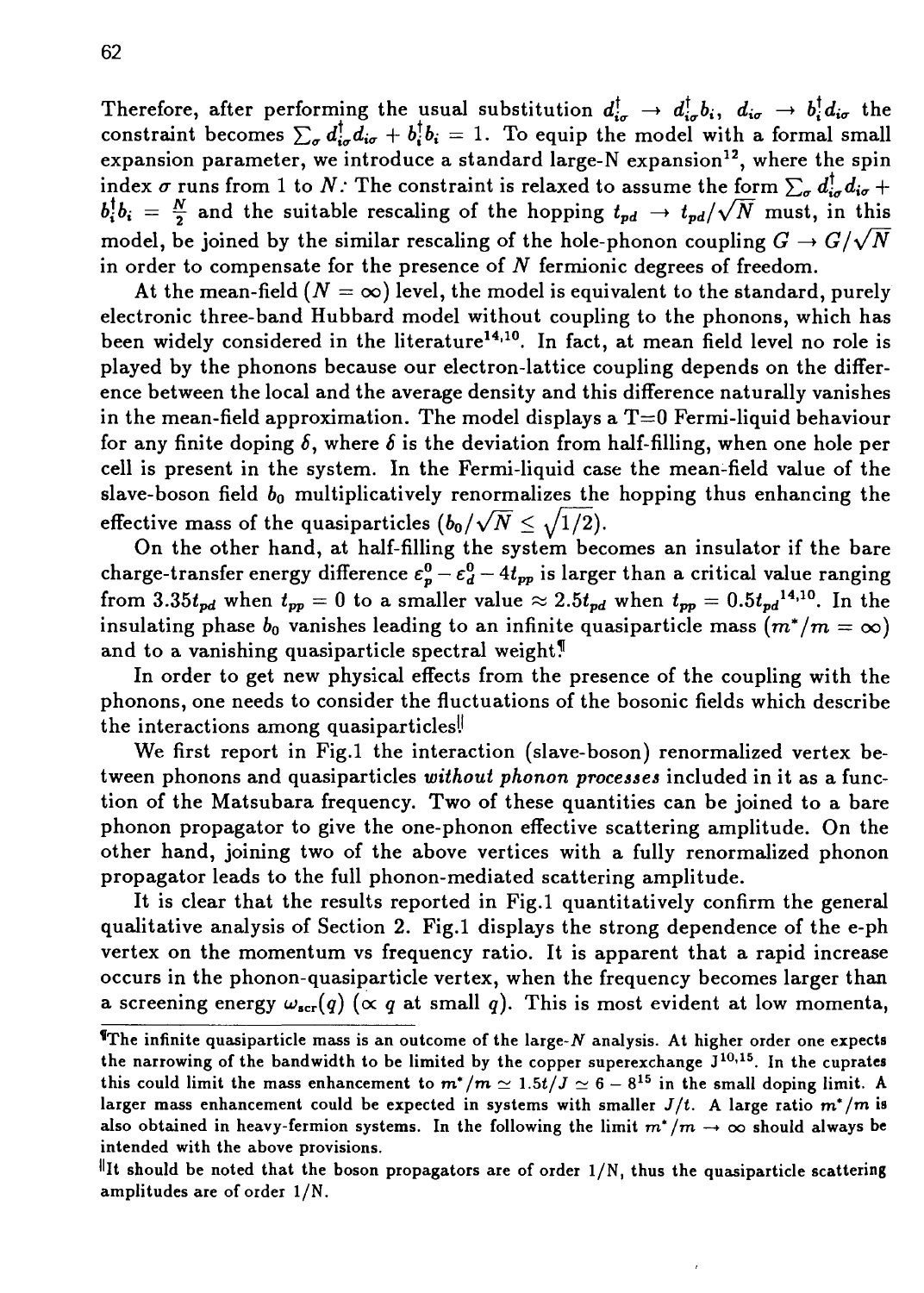

Figure 1: (a) Interaction-renormalized quasiparticle-phonon vertex at fixed low  $(q = 0.2,$  continuous line) and large momenta  $(q = 2.2,$  dashed line) as a function of the transferred Matsubara frequency  $\omega$ . The parameters are  $\varepsilon_p^0 - \varepsilon_d^0 = 4.9 t_{pd}$ ,  $t_{pp} = 0.2t_{pd}$ ,  $G_d = 0.1t_{pd}$ ,  $G_p = 0.15t_{pd}$ ,  $\omega_0 = 0.02t_{pd}$  and  $\delta = 0.225$ . The scattered quasiparticles are on the Fermi surface and q is in the y direction,  $q = (0, q)$ . (b) Same as (a) in the small frequency region.

where the phonon-quasiparticle vertex  $G_{\text{eff}}$  increases fast by more than one order of magnitude, from the small value at zero frequency up to a sizable value at largefrequency. The Fermi-liquid analysis of Section 2 would suggest that the screening energy  $\omega_{scr}(q)$  would be given by  $v_Fq$  at small q and by the renormalized bandwidth *W* at large *q.* However, our numerical results reveal that the screening energies are much larger and, at least at large g, they are more properly described by the bare bandwidth  $W_0$ . Analyzing in detail the contributions coming from the vertex corrections, we also discovered that in the "intermediate-high"-energy region the *interband* screening (specific of the three-band Hubbard model) acts indeed to enhance the vertex at small  $q$ 's by a factor of about 1.5 with respect to the bare vertex.

The phase diagram in the  $(\epsilon_p^0 - \epsilon_d^0)/t_{pd}$  vs  $\delta$  plane resulting from the analysis of the compressibility  $\chi(q,\omega=0)$  is shown in Figs. 2 for a typical parameter set. The instability line indicates where  $\chi(q \to 0,\omega = 0)$  diverges and it encloses a region of negative compressibility. The most impressive consequence of the coupling with the phonons is that a large unstable region appears at large doping or at large bare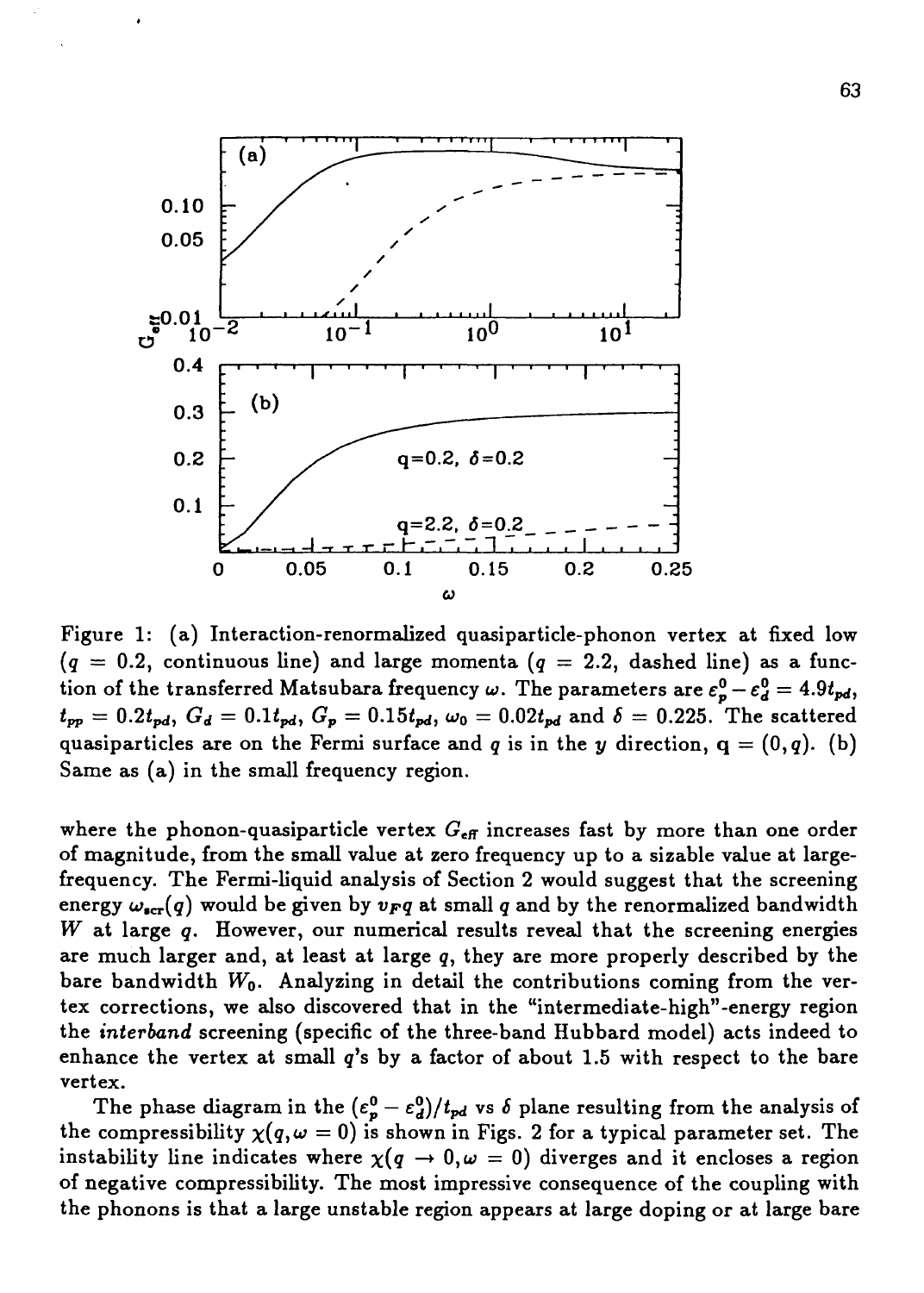

Figure 2: Phase diagram  $(\epsilon_p^0 - \epsilon_d^0)/t_{pd}$  versus positive doping  $\delta$ . The parameters are as in Fig.l.

charge-transfer gap. It is worth noting again that the instability is *not* related to any phonon softening. The instability of the phase diagrams in Fig.2 is therefore an electronic instability even if it is driven by the coupling with the lattice. The instability of  $\chi(q,\omega=0)$  first occurs at  $q \to 0$  and is therefore a signature of a long-wavelength, static, thermodynamical PS region to be identified by a Maxwell construction?\*

This can have relevant physical consequences, once a long-range Coulomb (LRC) force is considered in the model. This latter interaction would stabilize the system in the regions of the phase diagram where  $\chi(q,\omega=0)$  shows divergences at low-q and would prevent the occurrence of PS, but would leave open the possibility of finite-g instabilities. Most probably the introduction of a LRC repulsion would result into the formation of incommensurate CDW or quenched bubbles of different charge densities!<sup>†</sup> A similar phenomenon was suggested for different models in Refs.16,6 and seems to be confirmed by a static analysis of a pseudospin model in Ref.17. Of course the above argument misses the dynamical aspects of the problem, and should be taken as purely indicative of a possible scenario. One should also take into account that superconductivity can take place near the instability line where  $F_0' = -1$  and act to stabilize the system (i.e. superconductivity could partially or fully preempt the instability region).

Finally we investigated the possibility of Cooper pairing. Superconductivity can indeed appear as a precursor of the PS instability<sup>4,5,6</sup> suggesting that a re-

**<sup>\*</sup> Phase separation is also found in a large-N analysis of the single-band infinite-U Hubbard model, with the electron density coupled to the lattice displacement<sup>18</sup> .**

**<sup>\*</sup>ln the case of formation of inhomogeneous charge distributions inside the system, different lattice parameters are also naturally expected in the differently doped regions.**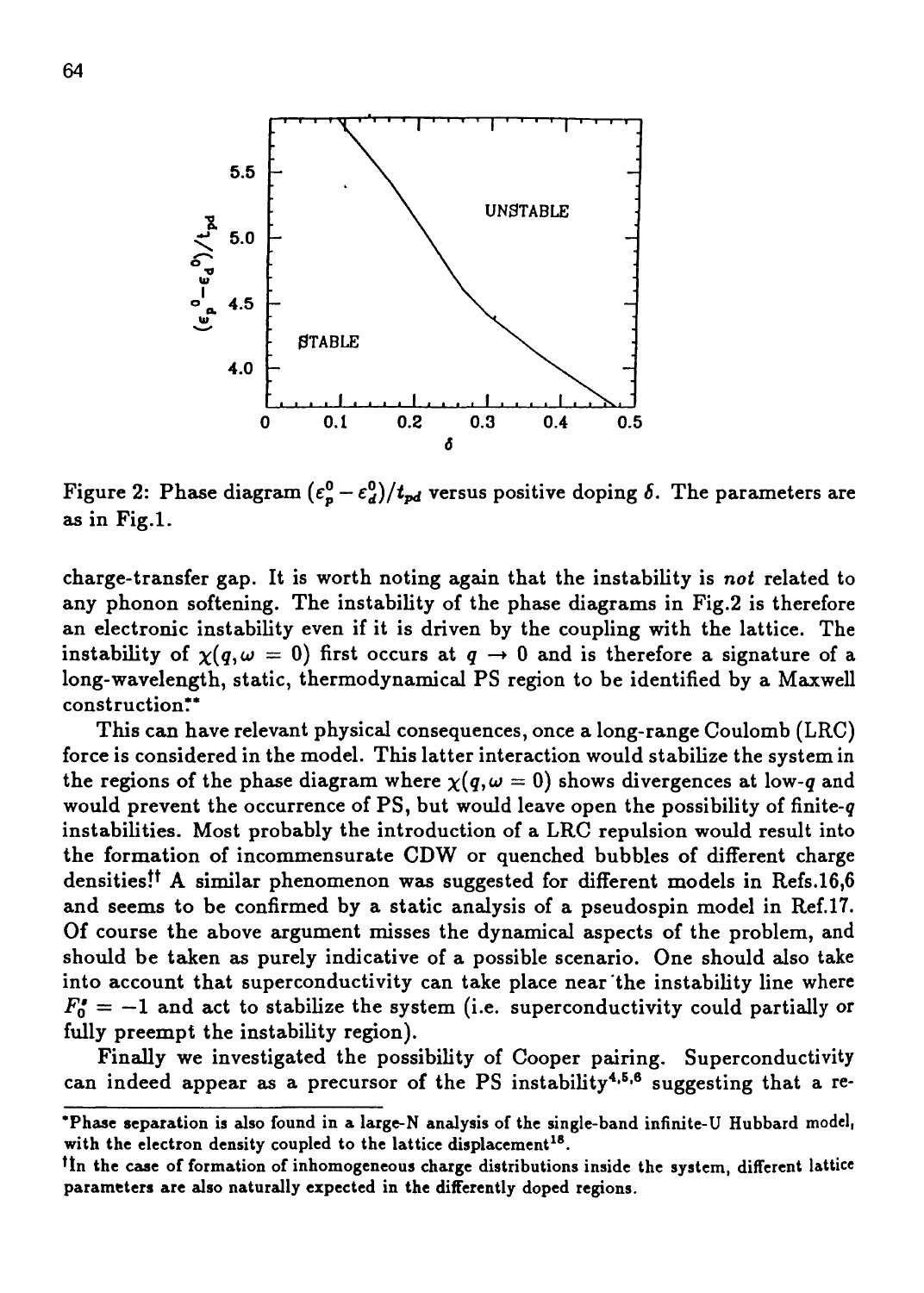|  |                                           |  | $\left[\begin{array}{c c} 0.15 & 0.20 & 0.229 \end{array}\right]$ $\left[\begin{array}{c c} 6 & 0.15 & 0.20 & 0.229 \end{array}\right]$ |  |
|--|-------------------------------------------|--|-----------------------------------------------------------------------------------------------------------------------------------------|--|
|  | $\lambda_{s_1}$   -0.58   -0.48   1.2     |  | $\lambda_{d_1}$   -0.063   0.017   2.1                                                                                                  |  |
|  | $\lambda_{\bullet}$   -0.55   -0.65   1.5 |  | $\lambda_{d_2}$   -0.021   0.012   1.8                                                                                                  |  |

Table 1:  $s_1$ -,  $s_2$ -,  $d_1$ - and  $d_2$ -wave coupling constants for various doping and for the same parameters as in Fig.1. The instability line is at  $\delta_c = 0.23$ .

gion of large compressibility is a good candidate in order to find superconductivity. According to the previous experience in other strongly interacting models, we therefore investigated the Fermi-surface average of the particle-particle scattering amplitude using the weights  $g_{\boldsymbol{s}_1}(k) = \cos(k_x) + \cos(k_y),\ g_{\boldsymbol{s}_2}(k) = (\cos(k_x) - \cos(k_y))^2,$  $g_{d_1}(k) = \cos(k_x) - \cos(k_y)$  and  $g_{d_2}(k) = \sin(k_x)\sin(k_y)$  to project the interaction onto the s-wave and d-wave channels. Whereas the couplings  $\lambda_d$  are found to be generally attractive near (and inside) the unstable region, we find s-wave Cooper instabilities only very close to the instability line. The results are tabulated in Table 1 at various doping concentrations for the set of parameters of Fig.l, for which the critical doping for the occurrence of the instability is  $\delta_c = 0.23$ . (Notice that  $\lambda_l > 0$  means attraction). The closeness to a PS instability appears therefore as a favorable condition in order to obtain high temperature superconductivity from a phonon-mediated attraction similarly to what suggested in the context of purely electronic pairing mechanisms.

However, it should be emphasized that the presence of a s-wave static Cooper instability only in a narrow region, by no means excludes the possibility of having s-wave superconductivity in a much larger area of our phase diagram. Only an appropriate Eliashberg dynamical analysis can allow to draw a conclusion, specially in the light of the considerations on the strong frequency dependence of the vertex corrections discussed in Section 2. Of course the same applies to the attraction in the d-wave channels, which could also be greatly favored by dynamical effects.

The occurrence of superconductivity near the PS region is the consequence of a large attraction at small *q.* One has, therefore to worry whether the LRC interaction will spoil superconductivity. We could argue that, if the attraction and the LRC force have different energy scales (in the model here considered these energies scales would be  $\omega_0$  and the bare bandwidth  $W_0$  respectively, with  $\omega_0 \ll W_0$  then a standard Eliashberg treatment would likely reduce the LRC repulsion to a not too  $large \mu^*$ .

Moreover, as mentioned above, being the LRC forces effective in stabilizing the system al low momenta only, it still remains open the possibility of finite-momenta instabilities. Close to these instabilities a large attraction persists even in the static limit, so that, Cooper pairing could still occur.

# 4. Conclusions

In the present work we investigated the e-ph interaction in the presence of a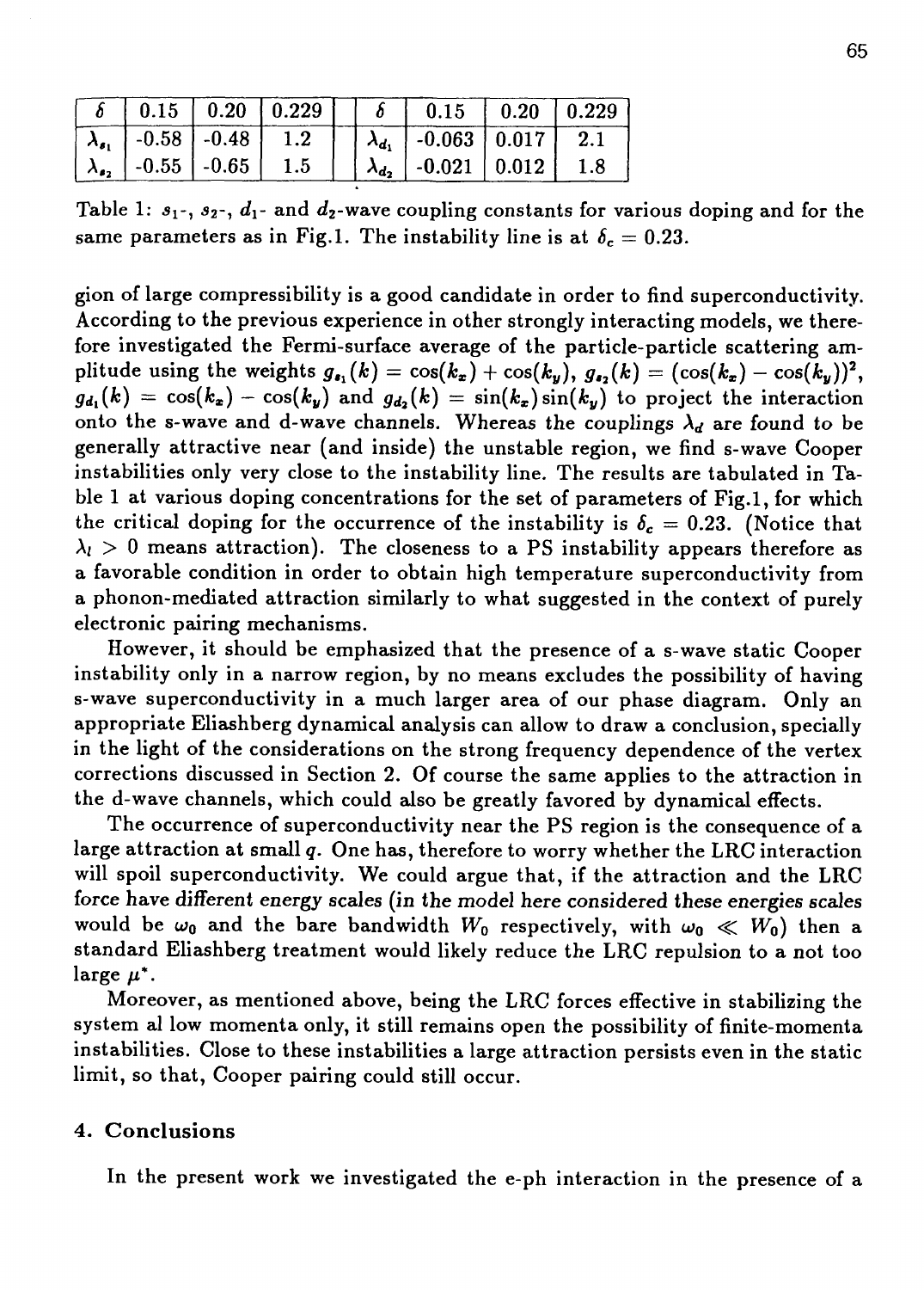strong local repulsion within a general Landau Fermi-liquid framework. Using standard Ward identities, we pointed out the strong dependence of the e-ph vertex on the momentum vs frequency ratio in a strongly interacting system displaying a large effective-mass enhancement, but not too large compressibility. In particular we showed that the dimensionless attractive quasiparticle scattering mediated by a single-phonon exchange coupled to the electronic density is strongly suppressed by vertex corrections due to the e-e repulsion when  $v_Fq > w$ . On the contrary the dimensionless effective one-phonon-mediated attraction is strongly enhanced by the effective-mass increase when  $v_Fq < \omega$ . These remarks are obviously relevant in any dynamical analysis of the pair formation in strongly interacting systems like, e.g., high temperature superconducting cuprates, fullerenes or  $Ba_{1-x}(K,Pb)_xBiO_3$ . In particular, our work calls for a critical reanalysis of the effective potential models in the Eliashberg approach of pairing, when applied to strongly correlated systems. Most of the work in this field is, in fact, carried out by averaging at the outset the momenta on the Fermi surface. This likely leads to overestimate the role of large momenta, and misses the peculiar strong momentum vs frequency dependence revealed in the interacting systems.

We also like to point out that phonon corrections to the e-ph vertex, which are usually neglected according to the Migdal theorem, have recently been considered in Ref.19. This analysis showed that these corrections, which are not negligible if the phonon frequency vs bandwidth ratio is sizable, tend to suppress the e-ph coupling in the large  $v_Fq/\omega$  region, whereas they tend to enhance it when  $v_Fq/\omega$ is small!<sup>!!</sup>These corrections tend therefore to cooperate with the strong interaction effects discussed in the present paper. Specifically the strong interaction effect, particularly near the PS instability, could create the conditions to validate the analysis of Ref.19 in order to increase the superconducting transition temperature via corrections to the Migdal theorem.

A relevant issue related to the work presented here concerns the possible formation of polarons when a strong e-e interaction is present. The treatment of this long standing problem is beyond the scope of our analysis, but it is worth pointing out that the band narrowing occurring at low doping due to strong e-e repulsion could suggest an easier polaron formation.

The high sensitivity of the vertex corrections as a function of frequency and momentum renders the conditions for polaron formation rather ambiguous, since it is not clear which frequency vs momentum regions dominate the e-e screening processes dressing the e-ph coupling  $g$  (or  $\gamma$ ). A quick inspection into the correlation function  $\langle c_i^\dagger c_i(a_i+a_i^\dagger) \rangle$ , which represents the correlation between the charge density and the lattice displacement, shows that a rather natural guess is that the relevant frequencies for the establishing of the polaronic regime are those smaller than the phonon frequency  $\omega_0$ , while the relevant momenta are of the order of  $k_F$ . Then, as far as polarons are concerned, the effective quasiparticle-phonon coupling would be

is in agreement with the analysis of Section 2 when generalized to include phonon corrections to the e-ph vertex.